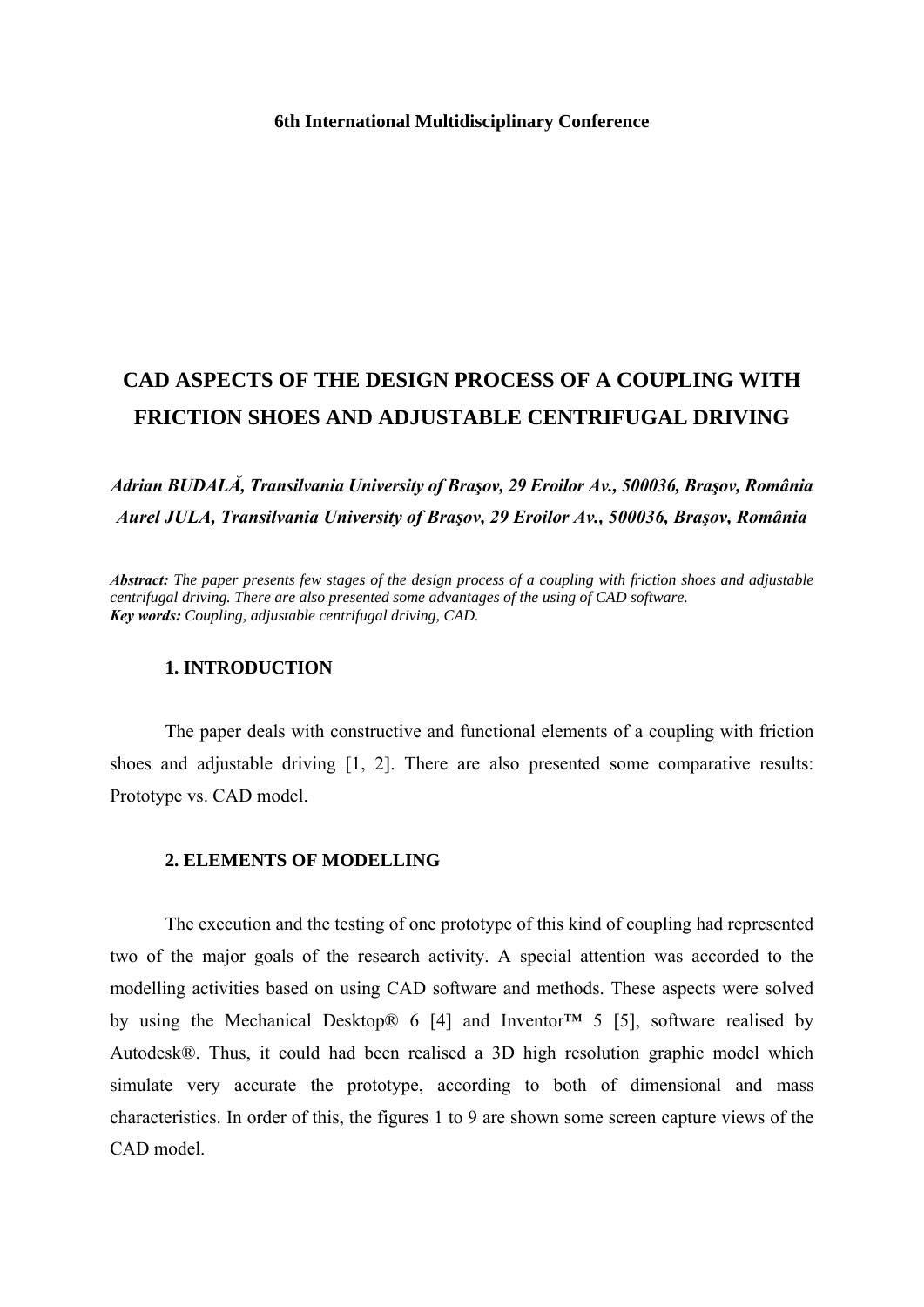





Fig. 1. The driving semi-coupling Fig. 2. The driving semi-coupling subassembly



Fig. 3. The parts and group of parts of a driving mechanism



Fig. 4. Exterior view of the coupling Fig. 5. Internal view of the coupling



The CAD model, in the previous stages to effective practical execution of the prototype, was very useful in solving some aspects linked to the research activity, allowing:

- A 3D high resolution views to every part of the coupling, to the subassemblies or groups of components and to entire assembly.
- The checking of the dimensional, assembling and proximity/contact/overlap compatibilities of the coupling's parts.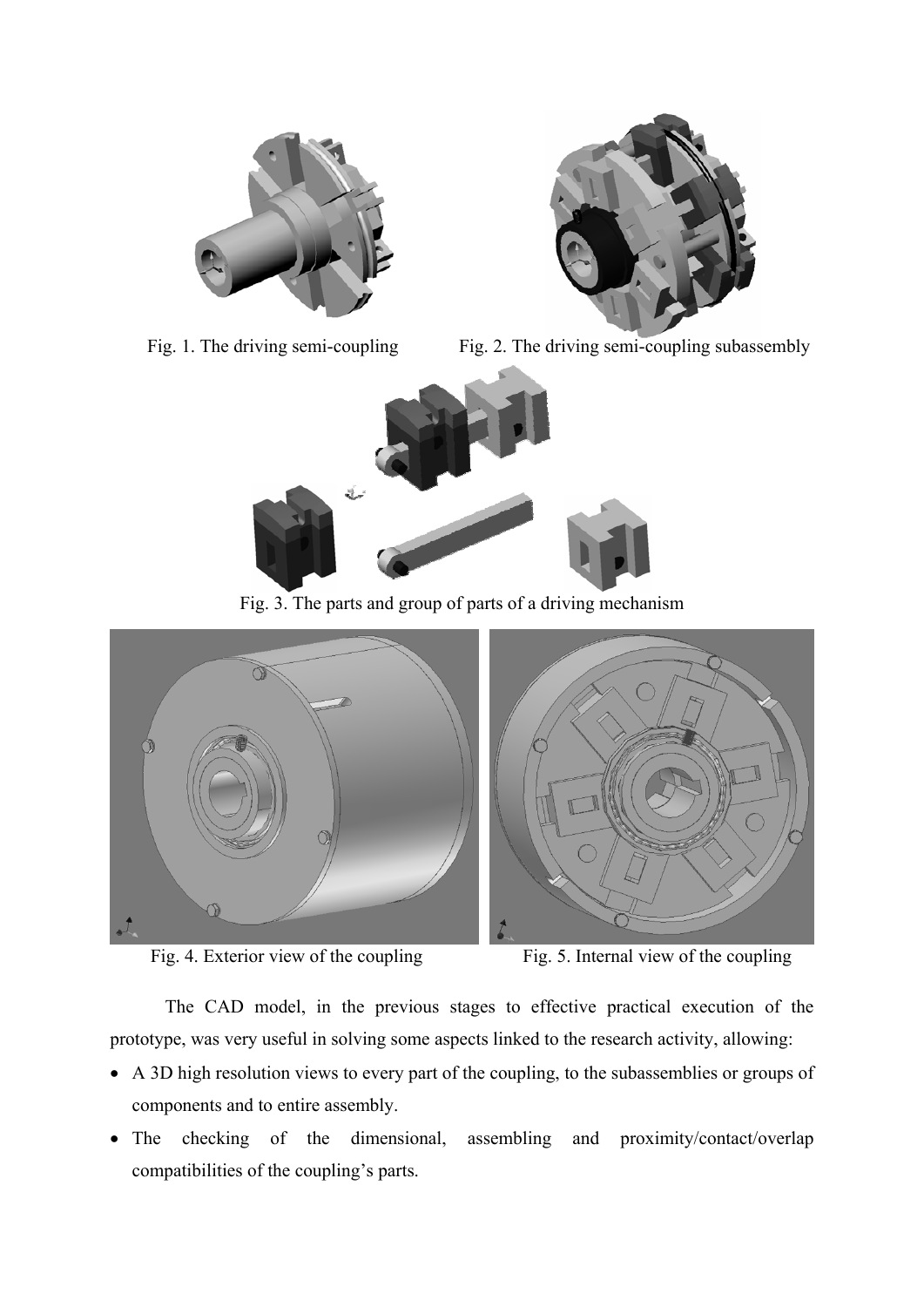



Fig. 6. Partial section Fig. 7. The driving semi-coupling subassembly



Fig. 8. A driving mechanism into its operational position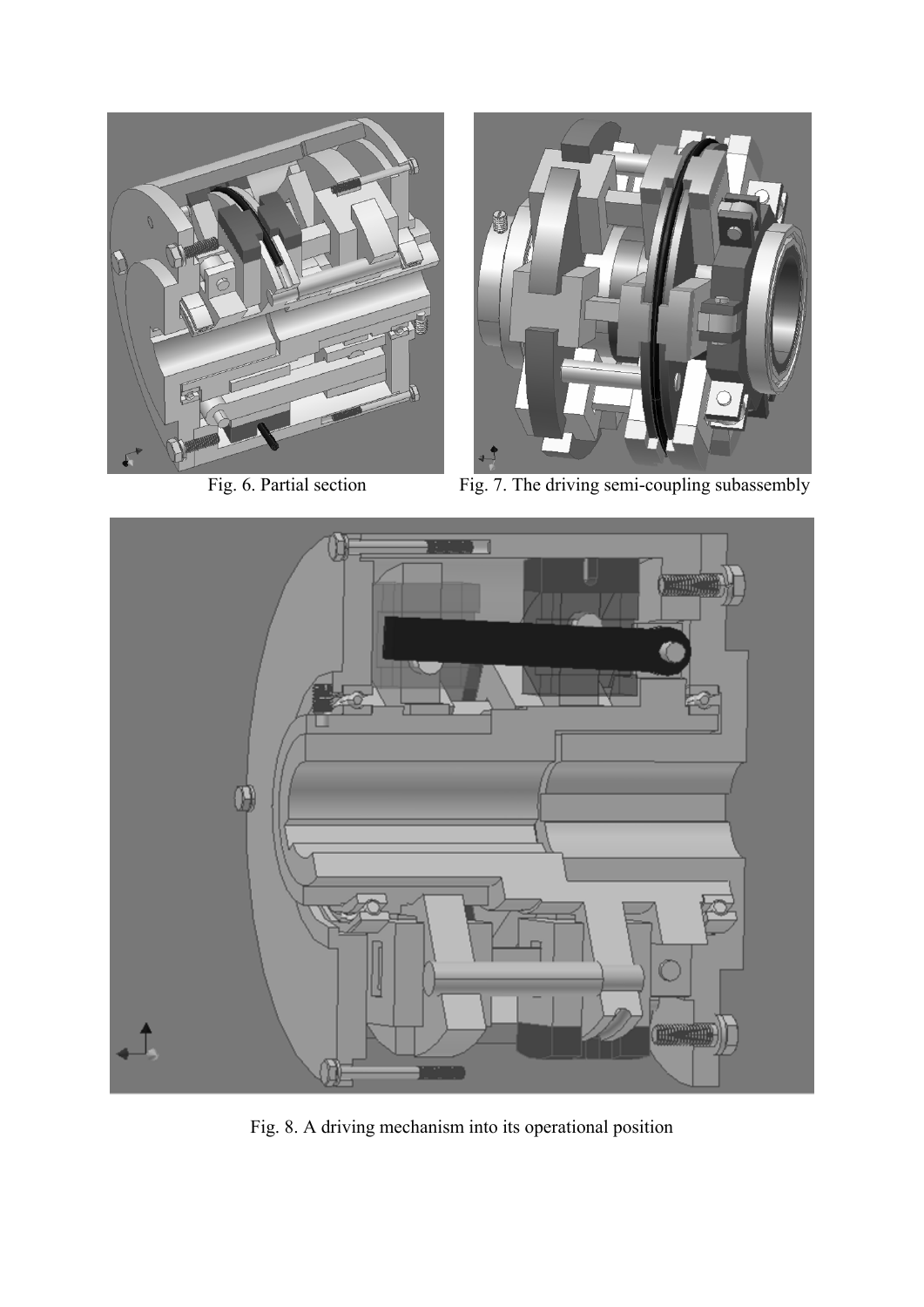

Fig. 9. A driving mechanism into its operating position

- Video simulations of the driving mechanisms' working way, of the movement of main parts and groups of parts which have an active role in the coupling's running (see figure 8 and figure 9).
- The calculation of the mass characteristics of all parts and subassemblies of the coupling.

All these aspects and many more, was helpfully to realise a correct mathematical model of the coupling's operation. Based on, it could be created a dynamic model of the coupling's operation and also a model for numerical simulations of operating performances.



Fig. 10. Internal view of the prototype Fig. 11. The driving semi-coupling subassembly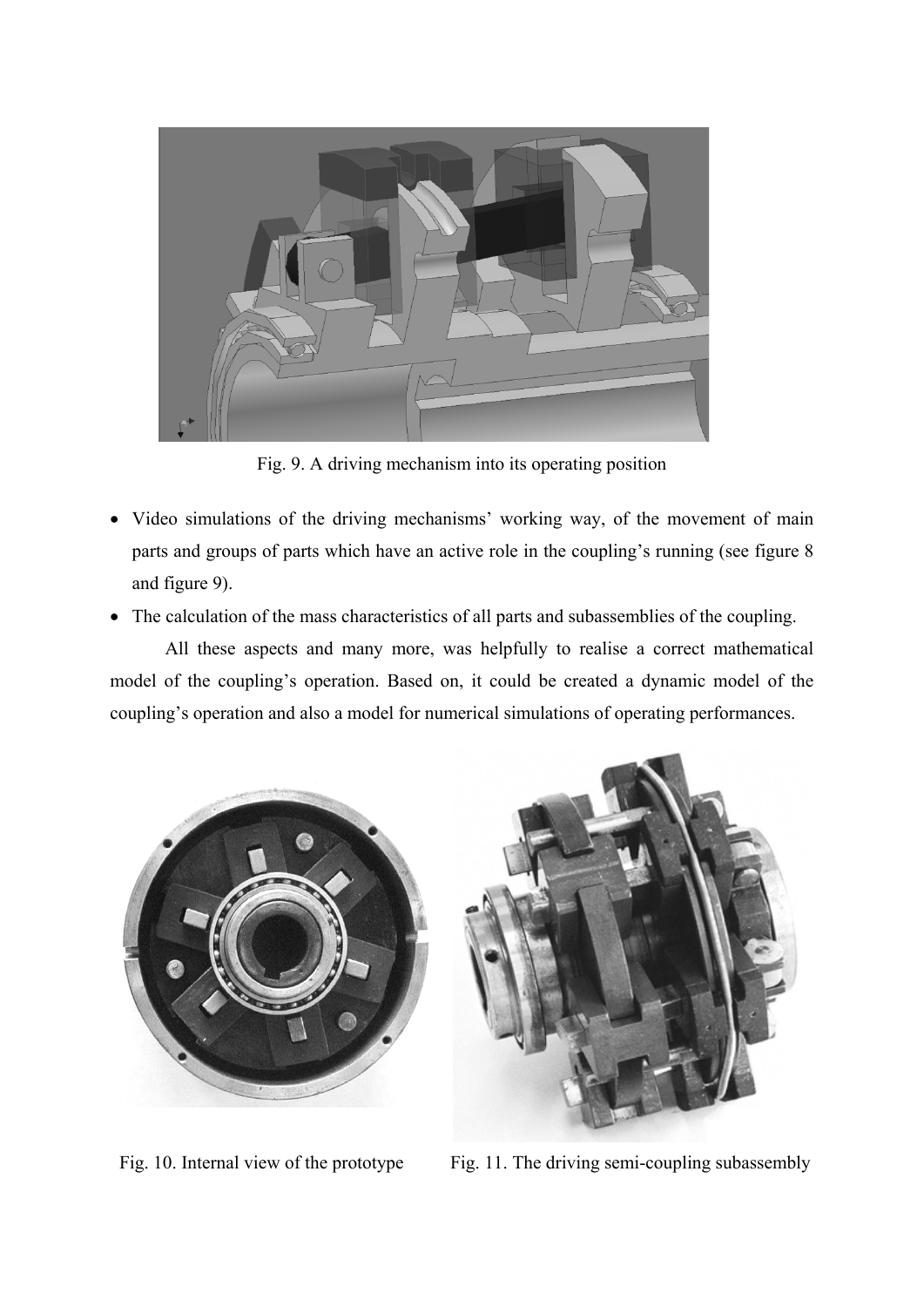In respect to the mentioned aspects, some of the most important numerical results were the mass, the position of the mass centre (centroid) and the mass moments of inertia for the parts, group of parts and subassemblies of the coupling. An example of this kind of results is presented in the table 1. These results were also used into the comparison with the experimental results provided by the analyses of the coupling's prototype (see figures 10 and 11). Thus, few examples are shown in the table 2 as an example of the accuracy of the CAD results. Very appropriate values and minimal differences between the mass values obtained by measuring the prototype's parts and the values provided by the CAD model can be observed.

| <i>Table 1.</i> Mass properties' numerical results for the driving semi-coupling subassembly |                                                          |                                                |    |                                                          |  |  |
|----------------------------------------------------------------------------------------------|----------------------------------------------------------|------------------------------------------------|----|----------------------------------------------------------|--|--|
| Part/Subassembly: SHOE + FRICTION LID + BOLT                                                 |                                                          |                                                |    |                                                          |  |  |
| File: \Saboti 000.dwg                                                                        |                                                          |                                                |    |                                                          |  |  |
| Mass properties for multiple components                                                      |                                                          |                                                |    |                                                          |  |  |
| Input / Output units: Metric (mm, kg)/ Metric (mm, kg)                                       |                                                          |                                                |    |                                                          |  |  |
| Coordinate system: User coordinate system (UCS)                                              |                                                          |                                                |    |                                                          |  |  |
| Summary:                                                                                     | Mass                                                     | 6.13343351 kg                                  |    |                                                          |  |  |
|                                                                                              |                                                          | Volume 773391.75900390 mm <sup>23</sup>        |    |                                                          |  |  |
|                                                                                              |                                                          | Surface area 281449.39859445 mm <sup>2</sup> 2 |    |                                                          |  |  |
| Centroid                                                                                     |                                                          |                                                |    | Mass products of inertia                                 |  |  |
| X                                                                                            | 0.00000000 mm                                            |                                                | XY | 0.00000000 kg mm <sup><math>\textdegree</math>2</sup>    |  |  |
| Y                                                                                            | 47.93697810 mm                                           |                                                | XZ | $-0.00000000 \text{ kg mm}^2$                            |  |  |
| Z                                                                                            | $-87,00000000$ mm                                        |                                                | YZ | -655.34991327 kg mm <sup><math>\textdegree</math>2</sup> |  |  |
| Mass moments of inertia                                                                      |                                                          | Radii of gyration                              |    |                                                          |  |  |
| X                                                                                            | 1580.01406867 kg mm <sup><math>\textdegree</math>2</sup> |                                                | X  | 100.27410784 mm                                          |  |  |
| Y                                                                                            | 1215.13763888 kg mm <sup><math>\textdegree</math>2</sup> |                                                | Y  | 87.93688275 mm                                           |  |  |
| Z                                                                                            | 387.45601869 kg mm <sup>2</sup> 2                        |                                                | Z  | 49.65574881 mm                                           |  |  |

| Table 2. Mass values for the main coupling parts and group of parts |  |  |  |
|---------------------------------------------------------------------|--|--|--|
|                                                                     |  |  |  |

| Part                   |                |                | Part weight              | Difference                         | Error to                      |                   |
|------------------------|----------------|----------------|--------------------------|------------------------------------|-------------------------------|-------------------|
|                        |                | Real           | Nominal<br>(Theoretical) | Provided by<br>the CAD<br>software | relative to<br>nominal weight | nominal<br>weight |
| Mechanism<br>Type      |                | $10^{-3}$ [kg] |                          |                                    | $10^{-3}$ [kg]                | [%]               |
|                        | index          |                |                          |                                    |                               |                   |
| Shoe<br>(with<br>bolt) |                | 158.2969       |                          | 0.15713877                         | 1.2969                        | 0.8260            |
|                        | $\overline{2}$ | 157.2051       |                          |                                    | 0.2051                        | 0.1306            |
|                        | 3              | 156.8978       | 157                      |                                    | $-0.1022$                     | $-0.0650$         |
|                        | 4              | 157.3069       |                          |                                    | 0.3069                        | 0.1954            |
|                        | 5              | 157.4591       |                          |                                    | 0.4591                        | 0.2924            |
|                        | 6              | 156.4247       |                          |                                    | $-0.5753$                     | $-0.3664$         |